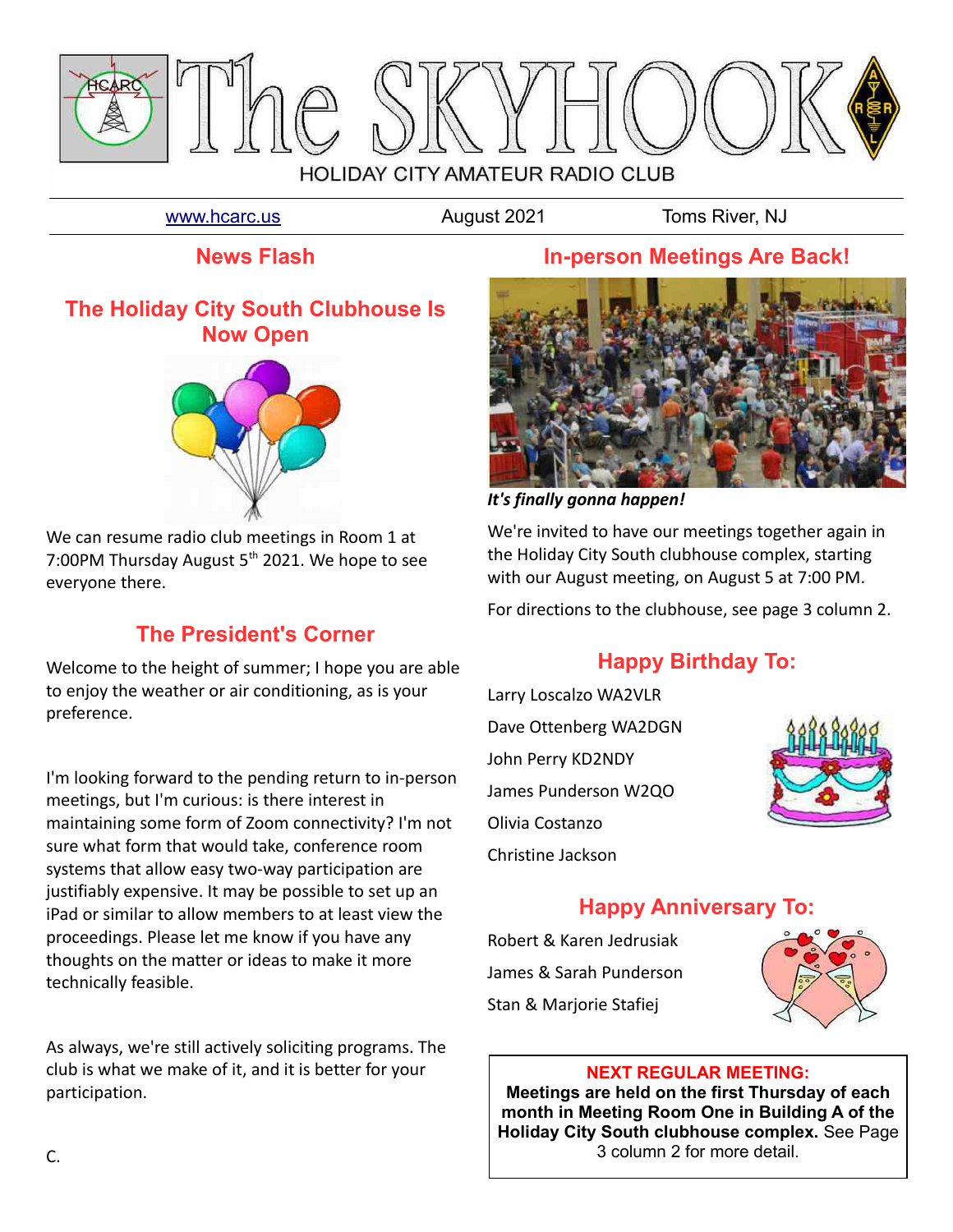### **Ocean County ARES® News**



The next meeting of Ocean County ARES will be August 18, 2021 and will be held at the Ocean County EOC, Robert J. Miller Airpark, Berkeley Township. The meeting starts at 7:00 PM. It will be good to see everyone in person again!

Since 2009, the WX2NJ-10 Packet Winlink 1200 baud Gateway has been in service on a frequency of 145.010 MHz for those using Winlink software. At first, all users needed a TNC to connect to the gateway and as things evolved, you could also connect with TinyTrak devices and Signalink. The gateway is never busy, most likely because it does not cover a large area and packet communications required a strong, solid signal to connect.

After 12 years of 24/7 service, the packet gateway has been retired as of 7/18/2021. In its place, VARA FM has been installed on the same frequency. Narrow mode is being used and preliminary testing shows speeds of 5500 bps when connecting with an older (red transformer) Signalink. The gateway is connected to an omni vertical antenna with 50 watts output and is available 24/7. The service is EMCOMM and not PUBLIC. Emcomm is to be used only for ARES operations and training, while Public is available to everyone. As of this writing, it is the only EMCOMM gateway on the East coast according to the Winlink RMS map. All others are PUBLIC. This is hard to believe. Maybe Winlink just made a mistake on their mapping.

VARA software can be used for FM and also HF.

VARA software is free, but is limited in use and speed. A full license is \$69 and many Ocean County ARES Operators joined in on a reduced fee bulk buy.

If you are looking for a very useful VARA HF guide, here is the link:

*[actual link deleted by SKYHOOK editor due to security problem]*

I'm only going to discuss VARA FM in this newsletter, but the operation is very similar to HF.

To get the software, go to:

**<https://rosmodem.wordpress.com/>**

Download the FM Version, extract and install on your PC. There were some issues with early versions of VARA causing Windows Defender alerts, but that appears to have been resolved. You should add an exclusion to your C:\VARA FM folder if you are using Windows 10.

To add an exclusion:

Go to Start > Settings > Update & Security > Windows Security > Virus &Thread Protection

Select Manage Settings and then under Exclusions, select Add or remove exclusions.

Select Add an exclusion and then select C:\VARA FM

There is an excellent video by Oliver Dully, K6OLI, of LAX ARES for tuning VARA:

#### **[https://vimeo.com/user107547861/download/57596](https://vimeo.com/user107547861/download/575962458/8fea1d862c) [2458/8fea1d862c](https://vimeo.com/user107547861/download/575962458/8fea1d862c)**

Oliver also covers which sound modems or TNC's are best to use. Even the older Signalink with red transformers are effective. Newer Signalinks with black transformers are the fastest.

Last month, a powerful lightning blast hit the Harvey Cedars repeater site via the Comcast Cable connection. The Internet is not directly connected to the repeater but it is connected to an Openspot 1. The strike entered the site via an RJ45 Ethernet connection and destroyed our Router, Openspot 1, and PC, which was supplying power to the Openspot via a USB port. The router was replaced along with another Openspot 1,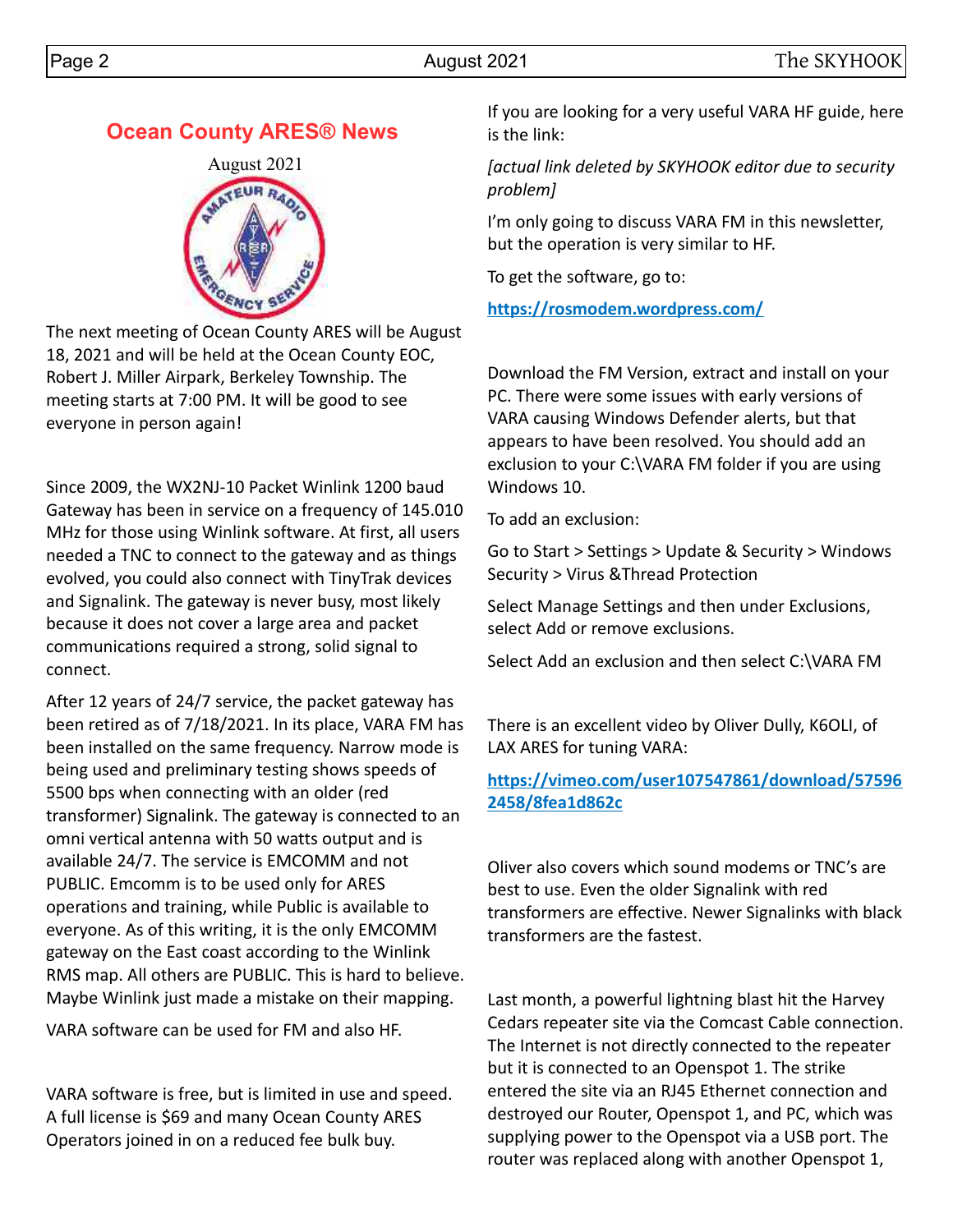## The SKYHOOK **Page 3**

but the PC was simply eliminated with a 5 VDC wall wart. This may seem simplistic but we no longer have the ability to program or reboot the openspot remotely without the PC. Some came to the rescue and donated PC's but at this time we are still evaluating to pro's and con's of having a remote computer.

We will also be adding commercial surge protection to the incoming RJ45 Ethernet Cable to try and minimize future possible surges. Many experts say that internal Ethernet lines are safe and require no surge protection, but I think Harvey Cedars is a prime example of what can happen.

Do you own a UPS for your computer? Did you look on the back of the UPS to see if you have a built-in suppressor for TV/Cable and Ethernet? If you are not utilizing these features, you should. Fiber Optic cable is safe from electrical surges, but wired coax cable for Internet is not. Use the F connections with suppressors for your input to your cable modem and the RJ45 Suppressors for the cable modem output. Think about how much equipment you could have destroyed by an incoming Ethernet strike.

73 de WX2NJ

Bob Murdock

Ocean County Amateur Radio Emergency Service® EC

# **OOPS! I Goofed Up Again**

At the end of the article on Page 5 of the July issue of SKYHOOK, Note 2 should have read "2.56\*1000/  $(((2.54*12)^{2})*4*pi) = 0.21928"$ .

Note the triple "(((".

# **VE (License Exam) Sessions**

Our license exam sessions will be indoors again, at 7:00 pm in Holiday City South Clubhouse A. That's the clubhouse building nearest the intersection of Mule Rd and Santiago Drive. To take an exam, call Larry Puccio 732 349-2950 for an appointment.

# **Field Day!**

Field Day is a very important day for the Amateur Radio Community. Being married to a Ham Radio Operator for sixty years, I know the world of Antennas, Morse Code, Radio Club Meetings and the annual Field Day event.

Before we moved to Toms River, my husband Larry, K2QDY belonged to the West Jersey DX Group. The club was a very active one. Besides the monthly meeting, there was a Holiday Dinner attended by the Members and XYL's.

*[continued on page 4]*

### **Holiday City Amateur Radio Club**

**Toms River, New Jersey Web Site** [www.hcarc.us](http://www.hcarc.us/)

| President                           | <b>Mike Carson</b>  | KC2OQF        | 917-830-4225 |
|-------------------------------------|---------------------|---------------|--------------|
| <b>Vice President</b>               | <b>Carl Lee</b>     | W2PTZ         | 732-575-7558 |
| <b>Secretary</b>                    | <b>John Perry</b>   | <b>KD2NDY</b> | 732-349-2705 |
| <b>Treasurer</b>                    | <b>Larry Puccio</b> | <b>K2QDY</b>  | 732-349-2950 |
| <b>Executive Board Doug Poray</b>   |                     | <b>KC2TZC</b> | 732-928-2316 |
| <b>Executive Board John Roberts</b> |                     | KQ4WR         | 732-350-1162 |
| <b>W2HC Trustee</b>                 | <b>Larry Puccio</b> | <b>K2QDY</b>  | 732-349-2950 |

#### **CLUB COMMITTEES**

| Refreshments:       | Marge  | KD2LNT pearl1122@comcast.net |
|---------------------|--------|------------------------------|
| Webmaster:          | Steve  | N2WLH_N2WLH@yahoo.com        |
| Programs:           | (open) |                              |
| Sunshine:           | (open) |                              |
| Field Day:          | Larry  | K2QDY 732-349-2950           |
| <b>VE Sessions:</b> | Larry  | K2QDY 732-349-2950           |
| Membership:         | Doug   | KC2TZC 732-928-2316          |
|                     |        |                              |

Membership is open to all interested persons. Ham license is not required. Dues are \$25.00 per year, payable Jan  $1<sup>st</sup>$ . Members joining during the year will have the dues prorated. Family membership \$30.00 per family. Meetings are normally held on the first Thursday of every month, at 7:00 pm, except in December.

Location: Meeting Room #1 in Holiday City South Clubhouse A. Directions: From either Route 37 W or Davenport Road, take Mule Road to Santiago Drive. Turn into the parking lot from Santiago Drive and park near the pool. Enter the building nearest the street corner.. ----------------------------------------------------------

The SKYHOOK is published monthly as the HCARC's official newsletter. Editor and Publisher:

John Roberts [KQ4WR](mailto:kq4wr@arrl.net) 7 Lincoln Ct. Whiting, NJ 08759-1505 e-mail [KQ4WR@arrl.net](mailto:KQ4WR@arrl.net) 732 350-1162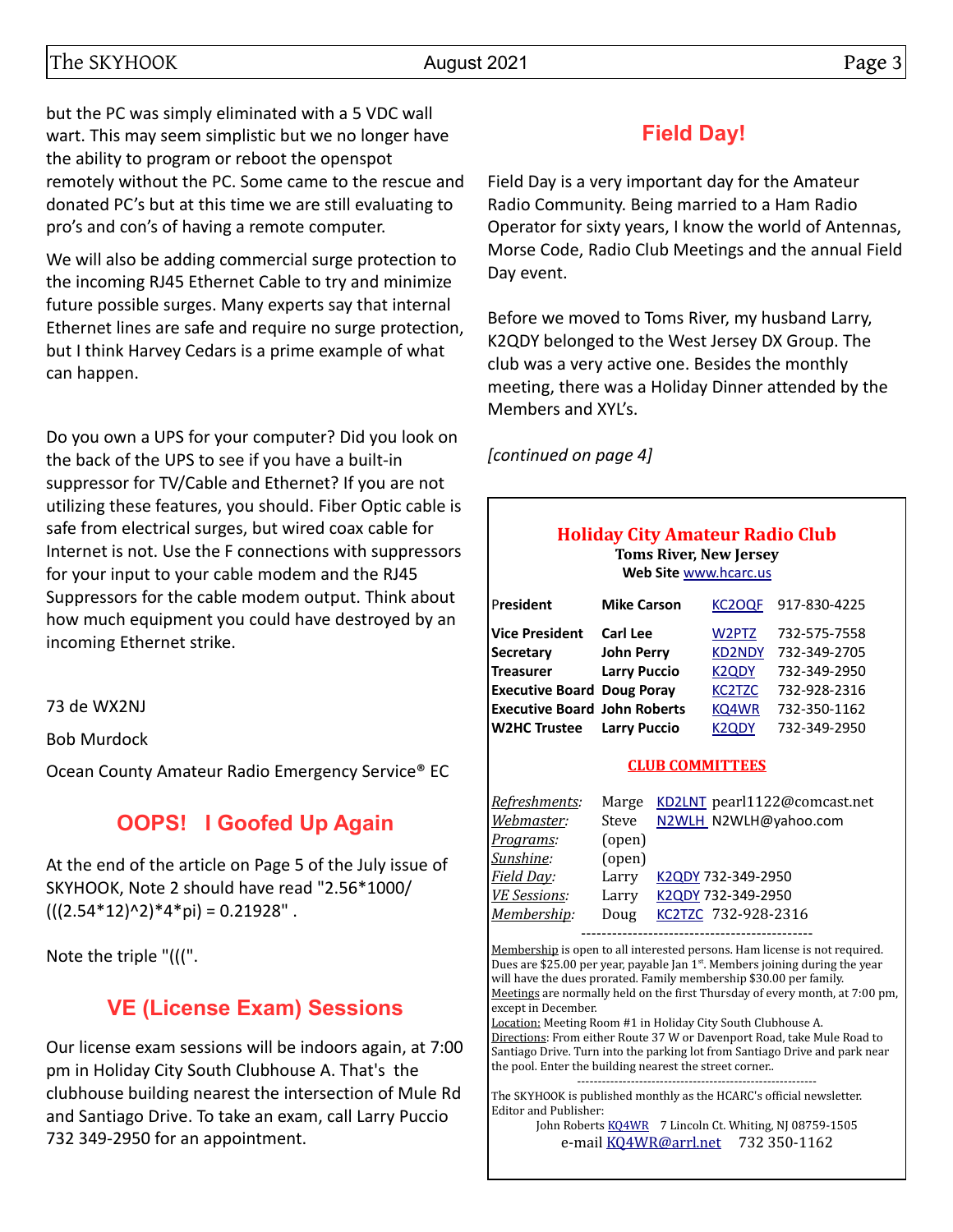Other times we would go to each other's homes for Bar B Q's. In the spring, we all would gather in a restaurant for a Sunday Morning Brunch.

In June, the club would host Field Day in Duke Island Park, Hillsborough. In the afternoon, the XYL's and kids would arrive. We would prepare a feast; many varieties of food were laid out for all to enjoy.

The kids all were happy to be together once again. They would play ball and have running races.

When the Field Day event was finished, we would all gather around and spend the rest of the day and into the evening laughing, sharing family news.

And the Hams were always delighted in the amount of contacts that were made, as they operated through the night.

As an XYL, I must say that Ham Radio in my opinion is not only a fine hobby, but it opens the world to meeting and developing friendships with others who have so much in common.

I look forward to the Holiday City Radio Club having lunches once again, as well as the Holiday Dinner together, and to the next Field Day.

We all have been through a difficult year. Some members or their spouses have passed away. So many we know have died.

Now is the time to renew normal living and to live life to its fullest.

Grace Puccio

#### **Saint SP3RN's Day**

See article in October 2015 SKYHOOK. Back issues of SKYHOOK are available from our<http://www.hcarc.us/> website. Station SP3RN to be on the air all day (Poland time). Link (use the Romanian-to-English translator at the top of the page):

 [http://yo4px.blogspot.ro/2013/08/maximilian-kolbe](http://yo4px.blogspot.ro/2013/08/maximilian-kolbe-sfantul-patron-al_20.html)[sfantul-patron-al\\_20.html](http://yo4px.blogspot.ro/2013/08/maximilian-kolbe-sfantul-patron-al_20.html)

75 Meter Net on 3814 kHz at 2400Z Sundays

20 Meter Net on 14.341 at 2100Z Sundays

### **Carol Manus**

We regret to inform you of the passing of Carol Manus. Carol was the wife of club member Antony Manus. Condolences may be sent to Anthony Manus, 19 Mason Way, Tom's River, New Jersey 08757.

### **The New Ham**

Now that you have your new license whether it be a new Technician or General class license you now need to get you station on the air. Of course you need a transmitter and an antenna. The best transceiver or HF rig can't live up to its qualifications if you don't have an antenna that really works. On the HF bands a dipole antenna will be a good choice to start with. The dipole is usually cut for a specific band and can be fed with 52 ohm coax cable. This works very well but generally is restricted to only the band it is cut for. If you replace the coax with open wire feed line and a tuner then that same antenna will work on multiple bands. I use a 102 foot dipole fed with homemade open wire feed line and am able to operate on all the HF bands with worldwide communications. In a restricted community the dipole can be mounted in the attic of the house and will perform very well. Again it can be fed with coax or TV twin lead and a tuner.

Good luck

Larry Puccio, K2QDY

## **Where In The World Are You?**

Many contests expect you give your location by the number of your zone. But the meaning of "zone" depends on what contest it is.

All US states east of the Mississippi are within **ITU Zone 8** and **CQ Zone 5**.

The Southern half of NJ is **ARRL Section SNJ,** and NY & NJ comprise **FCC District 2**.

To find your 6-character Maidenhead "**Grid Square**", look up your call sign at QRZ.com, and use their local map to be sure they have your correct address.

-John Roberts, KQ4WR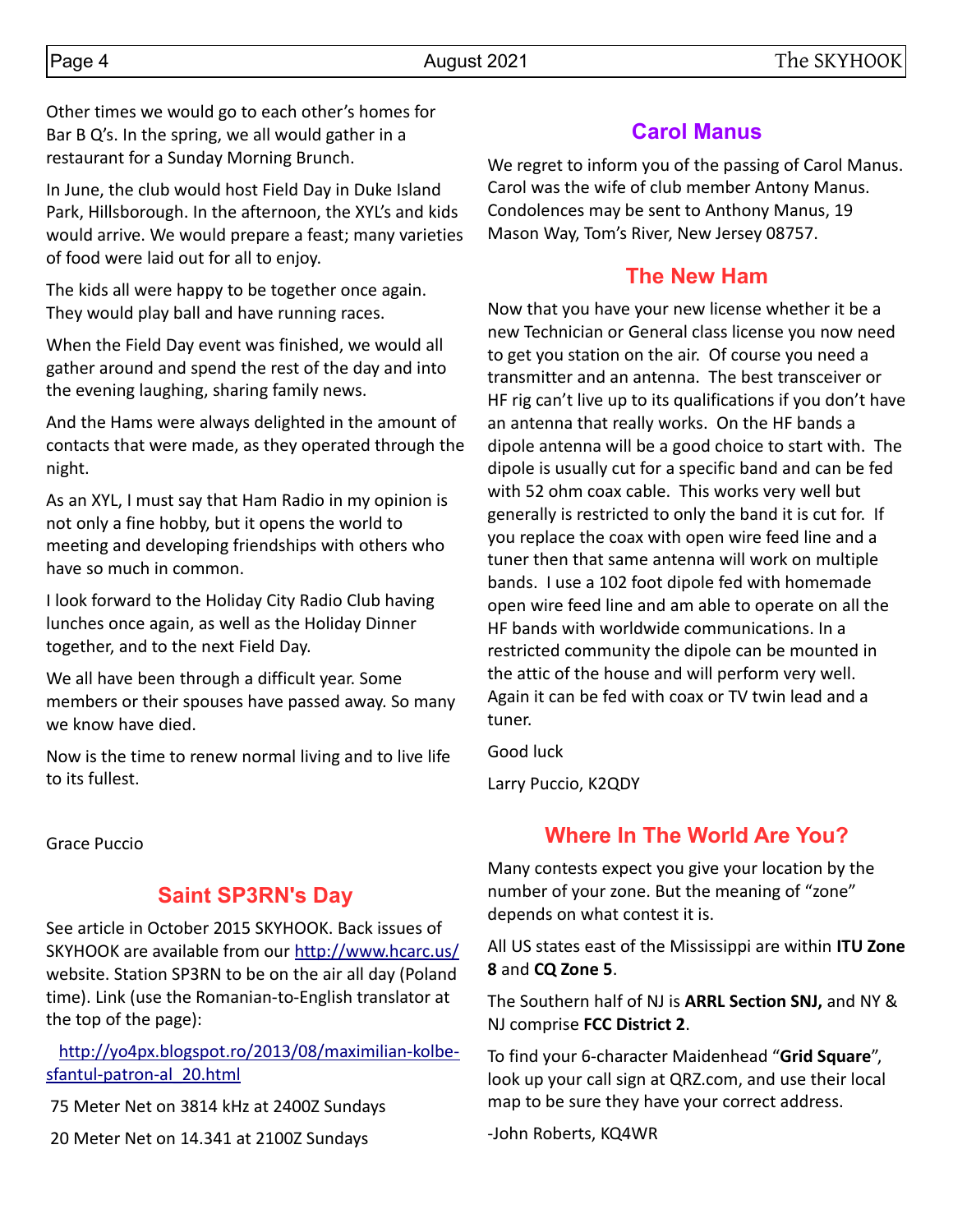#### Some DX Opportunities

In alphanumeric order of Callsign

Mode codes:  $8 = JTS$ ,  $9 = JTS$ ,  $A = AM$ ,  $C = CW$ ,  $D = Digital$ ,  $E = EME$ ,  $J = JPA$ ,  $P = PSK31$ ,  $R = RTTY$ ,  $S = SSB$ ,  $T = SSTV$ .

Bands: "Low" usually means 160, 80 & 40m. HF means 3 to 30 MHz (includes 80 to 10 meters).

Many thanks to NG3K, Wikipedia, Google Maps, the ARRL, the RSGB, DXWorld, DXNews & QRZ.com for the data.

|                  |                           |                |                  |             |              |                |               |              |       |            | Info         |
|------------------|---------------------------|----------------|------------------|-------------|--------------|----------------|---------------|--------------|-------|------------|--------------|
| <b>FINISH</b>    | <b>ENTITY</b>             |                | <b>CALLSIGN</b>  | <b>IOTA</b> | <b>BANDS</b> | <b>MODES</b>   | QSL via       | <b>LOC</b>   | Miles | Dir        | <b>ARLB-</b> |
| 20211130         | Panama                    | HP             | 3F200AT          |             |              |                | LoTW          | FJ09bi       | 2144  | S          | 029          |
| 20211130         | Panama                    | HP             | 3F200NG          |             |              |                | LoTW          | FJ09bi       | 2144  | S          | 029          |
| 20211231         | Georgia                   | 4L             | 4L1PJ            |             | $80 - 10m$   | S              | N4GNR         | LN04vp       | 5376  | <b>NE</b>  | 001          |
| 20210901         | Nigeria                   | 5N             | 5N7MSF           |             | $20 - 15m$   | S              | per opr       | JJ16mm       | 5260  | Е          | 020          |
| 20210915         | Nigeria                   | 5N             | 5N9JLH           |             | $20 - 15m$   | S              | ZS6AAG        | JJ39qb       | 5380  | E          | 022          |
| 20211015         | Senegal                   | 6W             | 6W1/EA4ATI       |             | 80-10m       | S              | EA4R          | IK15         | 3784  | E          | 028          |
| 20220331         | Japan                     | JА             | 8J100CB          | AS-007      |              |                | bureau        | QM05bo       | 6781  | <b>NNW</b> | 014          |
|                  | 20211231 Antarctica       | 00             | 8J1RL            | AN-015      |              |                | bureau        | KC90sx       | 9352  | <b>SSE</b> | 004          |
| 20220430         | Japan                     | JА             | 8N0J             | AS-007      |              |                | bureau        | PM97cd       | 6729  | <b>NNW</b> | 005          |
| 20221231         | Japan                     | JА             | 8N1MORSE         | AS-007      |              | C              | bureau        | PM86tf       | 6794  | <b>NNW</b> | 016          |
| 20211031         | Japan                     | <b>JA</b>      | 8N7SPORT         |             |              |                | bureau        | QM081h       | 6591  | <b>NNW</b> | 026          |
| 20210905         | Japan                     | JА             | 8NnOLP           | AS-007      |              |                | bureau        | PM86tf       | 6794  | <b>NNW</b> | 018          |
| 20211231 Croatia |                           | 9Α             | 9A10FF           |             |              |                | 9A2MF         | JN85et       | 4355  | <b>NE</b>  | 007          |
| 20220315         | Zambia                    | 9J             | 9J2BG            |             | 20m          |                | <b>HB9EWU</b> | KI40iq       | 7322  | Е          | 010          |
| 20210805         | China                     | в              | <b>BDØDHQ</b>    |             | $40 - 6m$    | $C$ S $8$      |               | PM10jr       | 7436  | <b>NNW</b> | 027          |
| 20210805         | China                     | В              | BH5HYB           |             | 40-6m        | C S 8          |               | PM10jr       | 7436  | <b>NNW</b> | 027          |
| 20210805         | China                     | В              | BI4MPY           |             | 40-6m        | C S 8          | LoTW          | PM10jr       | 7436  | <b>NNW</b> | 027          |
| 20210805         | China                     | B              | BI6LQC           |             | $40 - 6m$    | $C$ S $8$      |               | PM10jr       | 7436  | <b>NNW</b> | 027          |
| 20210904         | Azores                    | CU             | CT8/W6PQL        | $EU-175$    | 40-10m       | $S_8$          | W6PQL         | <b>HM78</b>  | 2618  | <b>ENE</b> | 028          |
| 20211231         | Uruguay                   | СX             | CW60ATS          |             |              |                |               | GF16wv       | 5183  | <b>SSE</b> | 026          |
| 20210901         | Angola                    | D <sub>2</sub> | D2FJZ            |             | $80 - 10m$   | S              | CT1FJZ        | JH87sx       | 6850  | Е          | 001          |
| 20210905         | Cape Verde                | D4             | D4SAL            | AF-086      |              |                | EA7KNT        | HK86mr       | 3452  | <b>ESE</b> | 027          |
| 20211231 Germany |                           | DA             | <b>D8100AVUS</b> |             |              |                | DO2PZ         | J062rk       | 6019  | <b>NE</b>  | 001          |
| 20211017         | Rep of Korea              | HL             | D90EXPO          |             |              |                | DS3BBC        | PM36ns       | 6962  | <b>NNW</b> | 007          |
| 20211231         | Germany                   | DA             | DL65ESSEN        |             |              |                | bureau        | J0311j       | 3798  | <b>NE</b>  | 018          |
| 20220131         | Rep of Korea              | HL             | DS4DRE/4         | AS-060      | $80 - 10m$   | C S            | DS4DRE        | PM34ig       | 7114  | <b>NNW</b> | 005          |
| 20211231         | S. Shetland Is            |                | DT8A             | AN-010      |              | $C$ S $8$      | DS5T0S        | GC08uc       | 7098  | S          | 014          |
| 20211231         | Ukraine                   | UR             | EM60KTS          |             |              |                | IK2DUW        | KN59rb       | 4810  | <b>NE</b>  | 026          |
| 20210805         | St Barthelemy             | FJ             | FJ/K2LIO         | NA-146      | $80 - 10m$   |                | K2LIO         | FK87nv       | 1670  | <b>SSE</b> | 021          |
| 20211231         | England                   | G              | GB75ISWL         |             | most hf      | most           | bureau        | J001pu       | 3560  | <b>NE</b>  | 004          |
| 20211231         | Poland                    | SP             | HF100LEM         |             |              |                | SP9PKZ        | J090xb       | 4347  | <b>NE</b>  | 004          |
| 20240501         | Haiti                     | HH             | HH2JA            | NA-096      | $80 - 6m$    | $C$ S $8$      | LoTW          | FK38um       | 1487  | S          | 021          |
| 20211231         | Dominican Repub           | НI             | HI95RCD          |             | $160 - .07m$ | C S F 8        | <b>RW6HS</b>  | FK58ak       | 1509  | S          | 029          |
| 20211130         | Panama                    | HP             | HP200I           |             | $80 - 10m$   | S D            | HP1DAV        | FJ08fw       | 2169  | S          | 021          |
| 20211231         | Italy                     | I.             | II0LXXV          |             |              |                | bureau        | JN62ks       | 4311  | <b>NE</b>  | 026          |
| 20211001         | Antarctica                |                | KC4USV           | AN-011      | 20m          | $S_8$          | K7MT          | RB32id       | 9328  | SSW        | 015          |
| 20211231         | Argentina                 | LU             | L21RCA           |             |              |                | L21RCA        | FF75qq       | 5170  | S          | 004          |
| 20210831         | Luxembourg                | LХ             | LX21P            |             |              |                | bureau        | JN39bo       | 3809  | <b>NE</b>  | 027          |
| 20211231         | Bulgaria                  | LZ             | <b>LZ190FT</b>   |             |              |                |               | KN22dg       | 4801  | <b>NE</b>  | 003          |
| 20211231         | Peru                      | OA             | OC4B             |             | $40 - 15m$   | $S_8$          | LoTW          | FH19na       | 3525  | S          | 023          |
| 20211231         | Peru                      | OA             | OC6B             |             | 40-15m       | S <sub>8</sub> | LoTW          | FH19na       | 3525  | S          | 023          |
| 20211231 Peru    |                           | OA             | OC7B             |             | 40-15m       | $S$ 8          | LoTW          | FH19na 3525  |       | S          | 023          |
| 20220301 Finland |                           | OН             | OF60RR           |             |              |                | OH8DR         | KP20np       | 4156  | NE         | 010          |
| 20211231 Finland |                           | OH             | OH100SRAL        |             |              |                |               | KP20np       | 4156  | NE         | 005          |
|                  | 20211231 Czech Republic   | OL             | OL75KCR          |             |              |                | ClubLog       | JN79vw       | 4130  | ΝE         | 013          |
| 20211231 Belgium |                           | ON             | OR40NOL          |             |              |                |               | J021pf       | 3736  | ΝE         | 018          |
|                  | 20210930 European Russia  | RA             | R100KOMI         |             |              |                | R1II          | LP51ja       | 4777  | <b>NNE</b> | 027          |
| 20220205 Poland  |                           | SP             | SN0ZOSP          |             |              |                | SP90DM        | K002mg       | 4310  | ΝE         | 009          |
| 20220205 Poland  |                           | SP             |                  |             |              |                | SP9PJ         | K002mg       | 4310  |            | 009          |
|                  |                           |                | SN100ZOSP        |             |              |                |               |              |       | NE         |              |
| 20211231 Greece  |                           | sv             | SZ200P           |             |              | CSD            | LoTW<br>W3HNK | KM18te       | 4958  | ΝE         | 016          |
|                  | 20210815 Guatemala        | ΤG             | TG9AWS           |             | 40-6m        |                |               | EK44sn       | 2011  | SSW        | 027          |
|                  | 20211231 Australia        | VK             | VI50SG           |             |              |                | bureau        | QF56na       | 9922  | W          | 019          |
|                  | 20211101 Antarctica       |                | VK0PD            | AN-016      | 40, 20m      |                | EB7DX         | AA00aa       | 8985  | S          | 013          |
|                  | 20210831 Australia        | VK             | <b>VK100AF</b>   |             |              |                | <b>MOURX</b>  | PG66pa 10489 |       | <b>WNW</b> | 007          |
|                  | 20211001 Turks and Caicos | VP5            | VP5MA            | NA-002      | $20 - 15m$   | 8              | W4HBW         | FL31wt       | 1261  | S          | 025          |
| 20211231 Serbia  |                           | YT             | YT165TESLA       |             |              |                | YU1MM         | KN04gv       | 4557  | ΝE         | 005          |
|                  | 20211231 Venezuela        | YV             | YW200BC          |             | 80-10m       | CSD            | YV4KW         | FK60ad       | 2096  | SSE        | 019          |
|                  | 20210906 St Helena Is     | ZD7            | ZD7GB            | AF-022      | 40-10m       | S 8 4          | per op        | IH74db       | 5853  | <b>ESE</b> | 026          |
|                  | 20211231 Ascension Island | ZD8            | ZD8HZ            | AF-003      |              |                | TA1HZ         | II22tb       | 5048  | <b>ESE</b> | 012          |
| 20210813         | Brazil                    | PY             | ZV32ZT           |             | 80-10m       | S D            | PT7ZT         | HI06sd       | 3785  | SE         | 028          |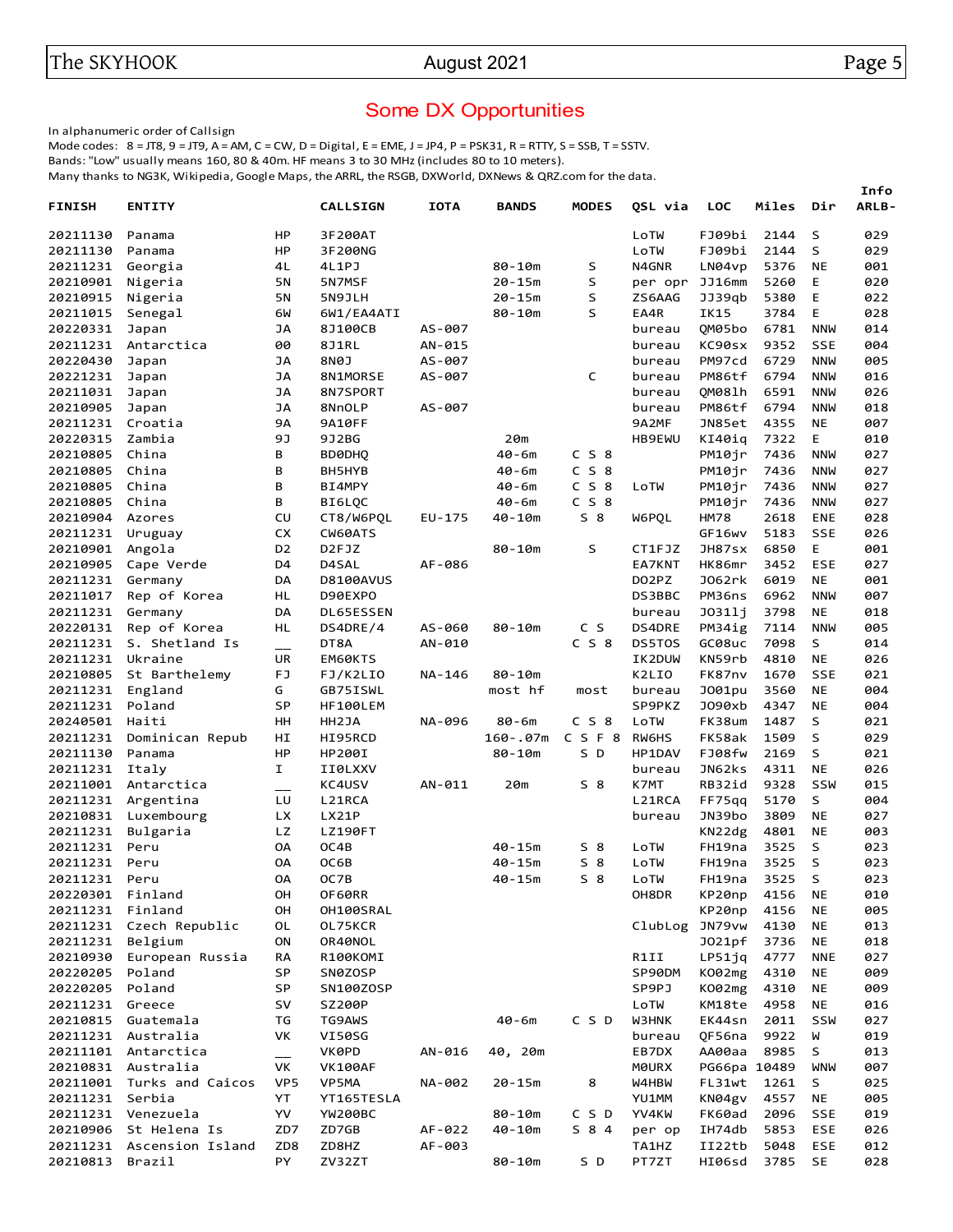#### Russ Young WA2VQV Worked

using an MFJ 3-foot compact loop antenna indoors

| <b>DATE</b>      | <b>TIME</b> | <b>FREQ</b>   | MODE CALL |                | <b>ENTITY</b>         | <b>GRID</b>  | <b>MILES</b> | <b>DIR</b>     |
|------------------|-------------|---------------|-----------|----------------|-----------------------|--------------|--------------|----------------|
| 2021-07-05       | 2012        | 14027         | <b>CM</b> | OL50DJ         | <b>CZECH REPUBLIC</b> | JN69no       | 4187         | NE             |
| 2021-07-05       | 2238        | 14014         | <b>CM</b> | LZ3FA          | <b>BULGARIA</b>       | KN22dq       | 4891         | <b>NE</b>      |
| $2021 - 07 - 10$ | 0000        | 14014         | CM        | HB9IJC         | SWITZERLAND           | JN36hn       | 4008         | <b>NE</b>      |
| <b>DATE</b>      | <b>TIME</b> | <b>BAND</b>   | MODE CALL |                | <b>ENTITY</b>         | GRID         | MILES        | <b>DIR</b>     |
| 2021-07-10       | 1749        | 14000         | <b>CM</b> | KP2M           | U.S. VIRGIN ISLANDS   | FK77ps       | 1595 SSE     |                |
| 2021-07-10       | 1755        | 14000         | <b>CM</b> | YT5A           | SERBIA                | KN04ev       | 4643         | <b>NE</b>      |
| $2021 - 07 - 10$ | 1759        | 14000         | <b>CM</b> | HG0HQ          | <b>HUNGARY</b>        | JN97mn       | 4492         | <b>NE</b>      |
| 2021-07-10       | 1807        | 14000         | <b>CM</b> | OZ1HQ          | <b>DENMARK</b>        | J055tn       | 3958         | <b>NE</b>      |
| 2021-07-10       | 1826        | 14000         | <b>CM</b> | SN0HQ          | <b>POLAND</b>         | KOH0hu       | 4436         | <b>NE</b>      |
| 2021-07-10       | 1828        | 14000         | <b>CM</b> | EA6FO          | BALEARIC ISLANDS      | JM08pw       | 3991 ENE     |                |
| 2021-07-10       | 1832        | 14000         | <b>CM</b> | I05Q           | <b>ITALY</b>          |              |              |                |
| 2021-07-10       | 1833        | 14000         | <b>CM</b> | VE9SF          | CANADA (SASKATCHAWAN) | FN76pf       | 743          | NE             |
| 2021-07-10       | 1842        | 14000         | <b>CM</b> | LY4A           | LITHUANIA             | KO15tr       | 4369         | NE             |
| 2021-07-10       | 1845        | 14000         | <b>CM</b> | 9A0HQ          | CROATIA               | JN85et       | 4445         | <b>NE</b>      |
| 2021-07-10       | 1847        | 14000         | <b>CM</b> | <b>NU1AW/5</b> | <b>USA</b>            |              |              |                |
| 2021-07-10       | 1852        | 14000         | <b>CM</b> | DA0HQ          | FED. REP. OF GERMANY  | J040jp       | 3982         | <b>NE</b>      |
| 2021-07-10       | 1859        | 14000         | <b>CM</b> | IR4M           | <b>ITALY</b>          | JN64ja 4330  |              | <b>NE</b>      |
| 2021-07-10       | 1948        | 14000         | <b>CM</b> | NP4Z           | PUERTO RICO           | FK68jg       | 1531 SSE     |                |
| 2021-07-10       | 1951        | 14000         | CM        | NB1N           | <b>USA</b>            | FN42fj       | 316          | NE             |
| 2021-07-10       | 1958        | 14000         | CM        | TM0HQ          | <b>FRANCE</b>         | JN18eu       | 3764         | <b>NE</b>      |
| 2021-07-10       | 2001        | 14000         | <b>CM</b> | HG7T           | <b>HUNGARY</b>        | KN07vn       | 4602         | <b>NE</b>      |
| 2021-07-10       | 2003        | 14000         | <b>CM</b> | DL70N          | FED. REP. OF GERMANY  | J062jt       | 4078         | <b>NE</b>      |
| 2021-07-10       | 2006        | 14000         | <b>CM</b> | OH8WW          | <b>FINLAND</b>        | KP24ho       | 4105 NNE     |                |
| 2021-07-10       | 2011        | 14000         | <b>CM</b> | YR0HQ          | ROMANIA               | KN34bq       | 4884         | <b>NE</b>      |
| 2021-07-10       | 2015        | 14000         | CM        | LY0HQ          | LITHUANIA             | K015kg       | 4362         | NE             |
| $2021 - 07 - 10$ | 2021        | 14000         | CM        | EM5HQ          | <b>UKRAINE</b>        | KN59rb       | 4903         | <b>NE</b>      |
| 2021-07-10       | 2023        | 14000         | <b>CM</b> | OL1HQ          | CZECH REP.            | J070f        | 4224         | <b>NE</b>      |
| 2021-07-10       | 2326        | 14000         | <b>CM</b> | EF4HQ          | SERBIA                | KN04ft       | 4650         | <b>NE</b>      |
| 2021-07-10       | 2333        | 14000         | CM        | OE0HQ          | <b>AUSTRIA</b>        | JN67xi       | 4292         | <b>NE</b>      |
| 2021-07-10       |             | 2334 14000 CW |           | OP0HQ          | <b>BELGIUM</b>        | J010uv       | 3769 NE      |                |
| 2021-07-10       | 2336        | 14000         | <b>CM</b> | WOEWD          | <b>USA</b>            | EN31do       |              | 980 WNW        |
| 2021-07-10       | 2337        | 14000         | <b>CM</b> | 9A/K7GM        | CROATIA               |              |              |                |
| 2021-07-10       | 2339        | 14000         | <b>CM</b> | S50HQ          | SLOVENIA              | JN76bg       | 4335         | NE             |
| 2021-07-10       | 2341        | 14000         | <b>CM</b> | OM1HQ          | SLOVAKIA              |              |              |                |
| 2021-07-10       | 2358        | 14000         | CM        | MW4R           | <b>WALES</b>          |              |              |                |
| 2021-07-11       | 0001        | 14000         | <b>CM</b> | EA2W           | <b>SPAIN</b>          | IN83xh       | 3707 ENE     |                |
| 2021-07-11       | 0004        | 14000         | <b>CM</b> | W5ZN           | <b>USA</b>            | $EM45di*$    | 929          | W              |
| 2021-07-11       | 0008        | 14000         | <b>CM</b> | PA6HQ          | NETHERLANDS           | JO22pa       | 3808         | NE             |
| 2021-07-11       | 0009        | 14000         | <b>CM</b> | VE2FK          | CANADA (QUEBEC)       | FN68hr       |              | <b>787 NNE</b> |
| 2021-07-11       | 0011        | 14000         | <b>CM</b> | IY3A           | <b>ITALY</b>          |              |              |                |
| 2021-07-11       | 0013        | 14000         | <b>CM</b> | YL4HQ          | LATVIA                | K026fx* 4355 |              | NE             |
| 2021-07-11       | 0015        | 14000         | <b>CM</b> | W1AW/KL7       | <b>ALASKA</b>         |              |              |                |
| 2021-07-11       | 0018        | 14000         | <b>CM</b> | VE7CC          | CANADA (BR. COLUMBIA) | CN89re       | 2403 WNW     |                |
|                  |             |               |           |                |                       |              |              |                |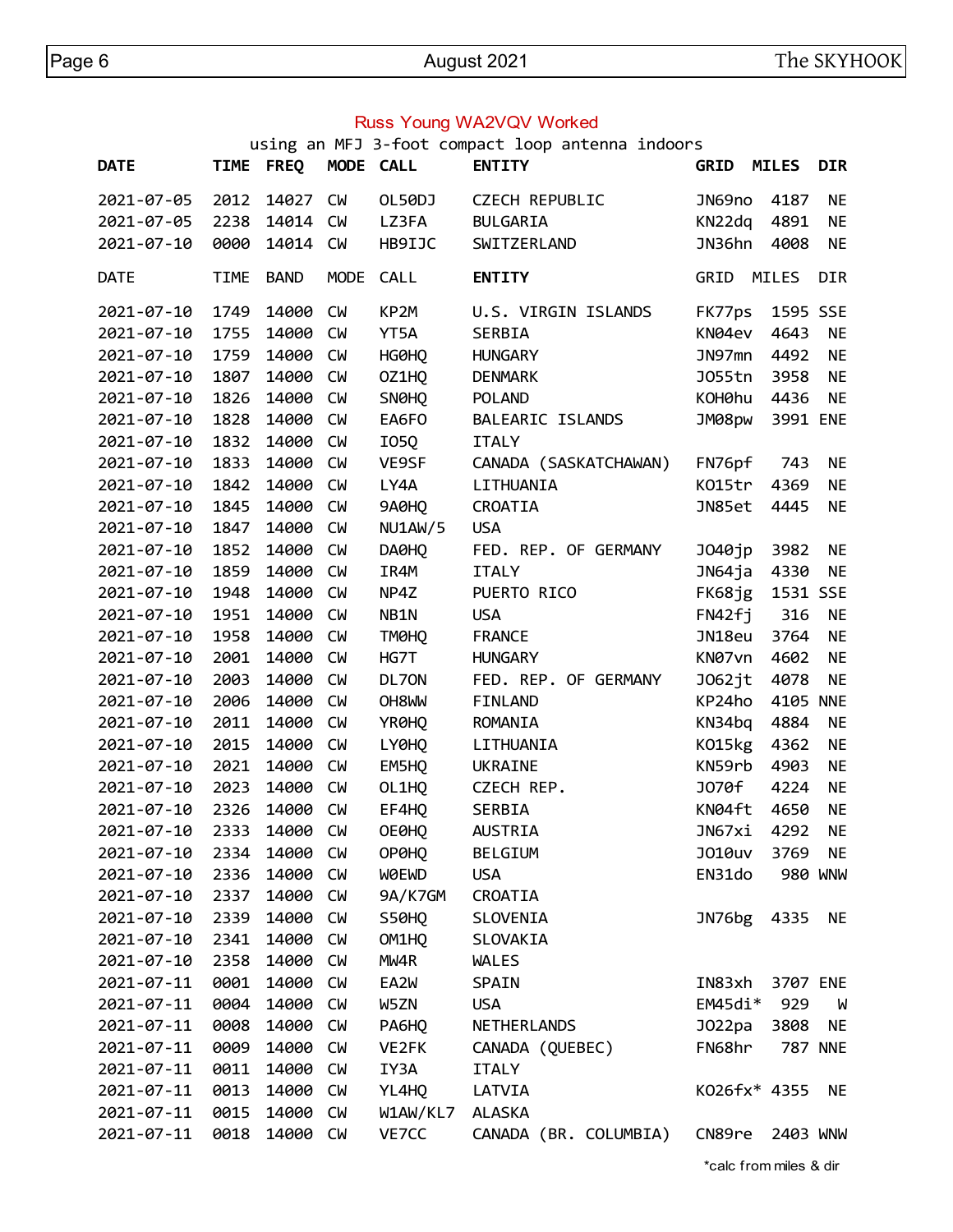#### Larry Puccio K2QDY Worked:

| <b>DATE</b> | <b>TIME</b> | FREQ   | <b>MODE</b> | CALLSIGN         | <b>ENTITY</b>    | LOCATION    |      |             |
|-------------|-------------|--------|-------------|------------------|------------------|-------------|------|-------------|
| 6/08/2021   | 22:15       | 14.025 | <b>CM</b>   | HB9CVQ           | Switzerland      | <b>JN37</b> | 3920 | <b>NE</b>   |
| 6/09/2021   | 00:28       | 14.027 | <b>CM</b>   | KL7IDA           | WASILLA, AK, USA | <b>BP51</b> | 3378 | <b>NW</b>   |
| 6/10/2021   | 22:42       | 14.018 | <b>CW</b>   | OR40NOL          | Belgium          | <b>JO20</b> | 3704 | <b>NE</b>   |
| 6/10/2021   | 22:50       | 14.014 | <b>CM</b>   | LZ3FA            | Bulgaria         | <b>KN12</b> | 4757 | <b>NE</b>   |
| 6/10/2021   | 22:55       | 14.021 | <b>CM</b>   | IQ2CJ            | Italy            | JN62        | 4343 | <b>ENE</b>  |
| 6/11/2021   | 00:27       | 14.021 | <b>CM</b>   | JT1CO            | Mongolia         | <b>ON38</b> | 6361 | N           |
| 6/11/2021   | 00:36       | 14.020 | <b>CM</b>   | XE2I             | Mexico           | <b>EL14</b> | 1764 | <b>WSW</b>  |
| 6/11/2021   | 00:59       | 14.012 | <b>CW</b>   | SQ5LNU           | Poland           | K000        | 4349 | <b>NE</b>   |
| 6/11/2021   | 01:06       | 14.028 | <b>CM</b>   | RW4K             | European Russia  | #           |      |             |
| 6/14/2021   | 21:04       | 14.014 | <b>CW</b>   | <b>LZ308WK</b>   | Bulgaria         | <b>KN12</b> | 4757 | <b>NE</b>   |
| 6/14/2021   | 21:08       | 14.027 | <b>CM</b>   | LA3BO            | Norway           | <b>JP50</b> | 3722 | <b>NE</b>   |
| 6/14/2021   | 21:38       | 14.012 | <b>CM</b>   | <b>MOUNN</b>     | England          | I091        | 3506 | <b>NE</b>   |
| 6/14/2021   | 21:43       | 14.012 | <b>CM</b>   | LW1EUD           | Argentina        | GF06        | 5211 | <b>SSE</b>  |
| 6/19/2021   | 15:05       | 14.040 | <b>CM</b>   | <b>JH7XGN</b>    | Japan            | <b>PM95</b> | 6783 | <b>NNW</b>  |
| 6/19/2021   | 15:15       | 14.037 | <b>CM</b>   | JH2GEX           | Japan            | <b>PM95</b> | 6783 | <b>NNW</b>  |
| 6/19/2021   | 15:38       | 14.006 | <b>CM</b>   | RM9A             | Asiatic Russia   | #           |      |             |
| 6/19/2021   | 15:45       | 14.015 | <b>CM</b>   | RW9DX            | Asiatic Russia   | #           |      |             |
| 6/19/2021   | 21:09       | 14.037 | <b>CM</b>   | HZ1TT            | Saudi Arabia     | LL26        | 6441 | <b>NE</b>   |
| 6/19/2021   | 21:14       | 14.028 | <b>CW</b>   | 4L8A             | Georgia          | LN21        | 5646 | <b>NE</b>   |
| 6/19/2021   | 23:32       | 10.109 | <b>CW</b>   | HB9CVQ           | Switzerland      | <b>JN37</b> | 3920 | <b>NE</b>   |
| 6/20/2021   | 13:37       | 14.001 | <b>CM</b>   | JR40ZR           | Japan            | <b>PM95</b> | 6783 | <b>NNW</b>  |
| 6/20/2021   | 13:45       | 14.006 | <b>CM</b>   | JH4UYB           | Japan            | <b>PM95</b> | 6783 | <b>NNW</b>  |
| 6/20/2021   | 18:39       | 14.013 | <b>CM</b>   | P <sub>3</sub> X | Cyprus           | <b>KM65</b> | 5497 | <b>NE</b>   |
| 7/15/2021   | 23:31       | 7.022  | <b>CW</b>   | SP60VHSC         | Poland           | K000        | 4349 | <b>NE</b>   |
| 7/16/2021   | 00:08       | 7.017  | <b>CM</b>   | YV5JDP           | <b>CARACAS</b>   |             |      |             |
| 7/16/2021   | 00:24       | 10.107 | <b>CW</b>   | C6AYN            | <b>Bahamas</b>   | <b>FL15</b> | 1049 | S           |
| 7/16/2021   | 00:25       | 7.025  | <b>CW</b>   | C6AYN            | <b>Bahamas</b>   | <b>FL15</b> | 1049 | $\mathsf S$ |
| 7/16/2021   | 01:52       | 7.024  | <b>CM</b>   | HB9CVQ           | Switzerland      | <b>JN37</b> | 3920 | <b>NE</b>   |
| 7/17/2021   | 00:12       | 14.016 | <b>CW</b>   | <b>MØNPT</b>     | England          | I091        | 3506 | <b>NE</b>   |
| 7/20/2021   | 22:02       | 14.016 | <b>CW</b>   | OA1F             | Peru             | <b>FH18</b> | 3595 | $\sf S$     |